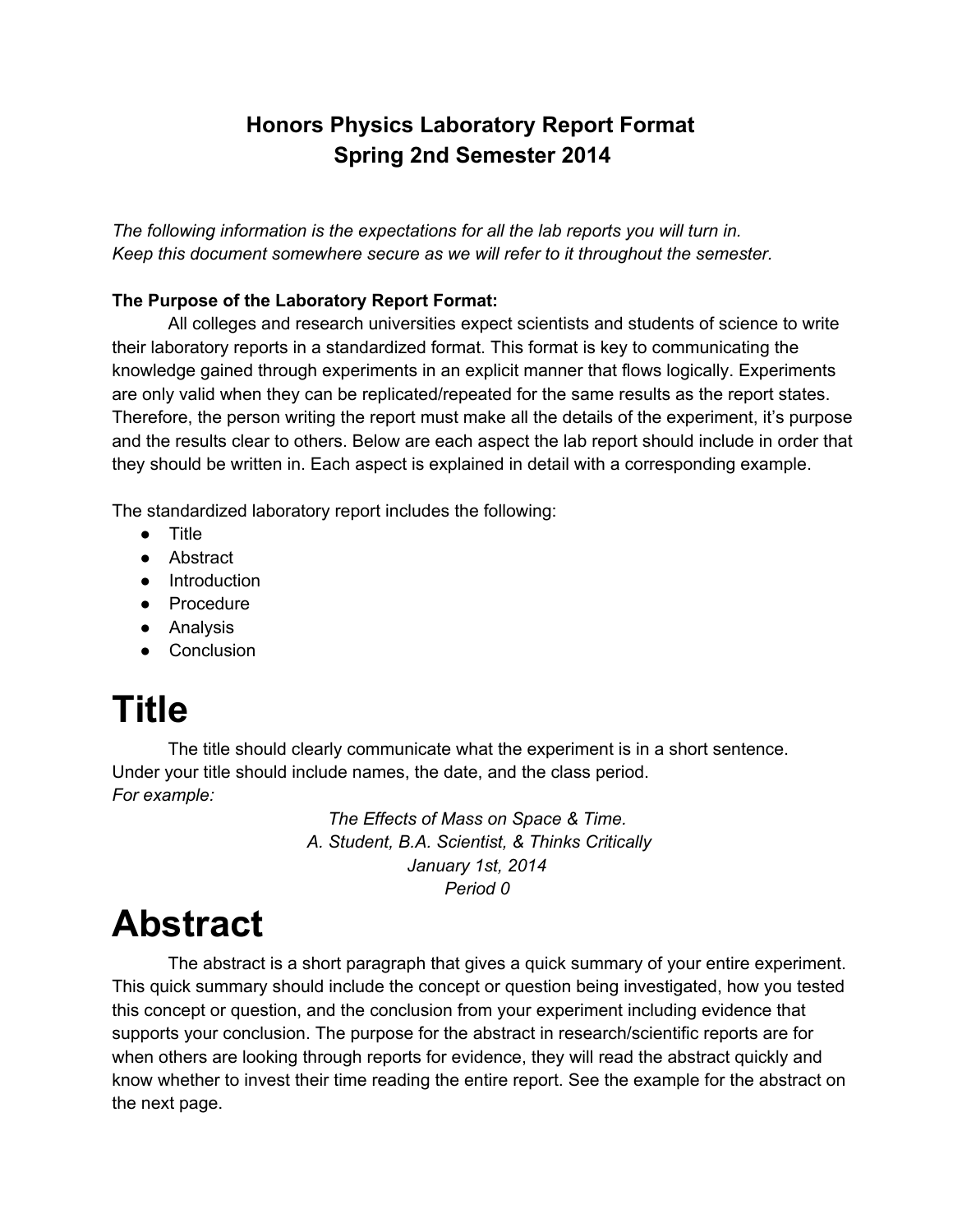#### *For example:*

*Abstract: Current research indicates that there are nearby planets that are habitable. We investigated this claim through use of our Large Telescope Apparatus in the region of XD34 to find evidence. The evidence we were search for included a significant amount of gravitational* force on nearby star and stardust, due to the present of a large mass such as a planet, and light *diffraction of planets orbiting the Helios star in the region of XD34. We discovered there was a change in the gravitational field around Helios of 0.32 X 10 <sup>2</sup> Newtons/m +/ 0.01 X 10 2 Newtons/m and the surrounding matter, as well as presents of light diffraction. This confirmed the presence of a possible planet but not if the planet is habitable. Further experiments must be created to confirm habitability of the planet near Helios.*

## **Introduction**

The introduction allows the reader to understand the background knowledge needed to comprehend the reason for your experiment. This should include the theory or question behind the purpose for your experiment, the reason(s) you are perform this experiment, and what you hope to find out.

#### *For example:*

#### *Introduction:*

*The law of ice cream headaches states that for every 1 scoop of ice cream you consume, you should expect an ice cream headache for total duration of 7 mins/scoop. We wanted to confirm this law of ice cream heachache through several taste tests at local ice cream shops. By eating ice cream at different ice cream shops, we could test for variations in ice* creams from store to store and if they confirm the law of ice cream headaches for all shops. We hope to find out if the law of ice cream heachaches is true for the amount of scoops of ice *creams to be directly proportional to the duration of the ice cream headache.*

### **Procedure**

The procedure describes how to performed your experiment. This should include all the steps of your experiment and how you collected your data. There should be enough details that anyone could replicate your experiment AND confirm the results you report within the margin of error. Include the equipment you used, a diagram or photograph of how your equipment was set up, and the purpose of the equipment. The diagram or photograph show include labels of the equipment. See next page for example.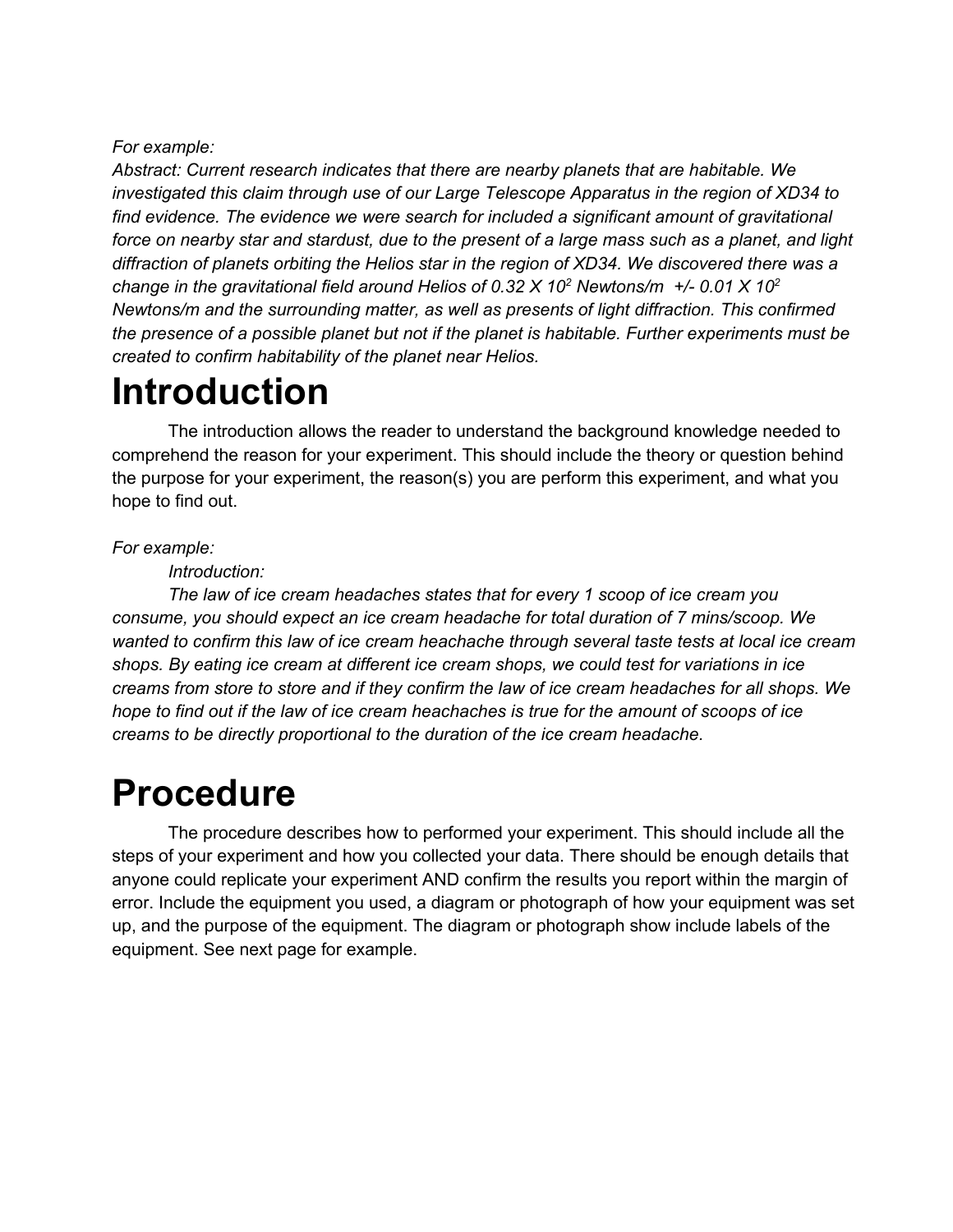*For example:*

*The main goal of this experiment was to collect data on how fast grass grows under LED lights. Our equipment included a 10'"x10" sheet of grass, 10 LED lightbulbs, an overhang attachment for the LED lightbulbs, and 4 cameras. The LED lightbulbs were attached to the overhang and supplied with electricity from a nearby wall outlet. The sheet of grass was placed under the overhang. The four cameras were placed on the table, each recording one of the four side views of the sheet of grass. The LED lightbulbs provided light for four days continuously. The cameras recorded all four days. We measured the growth of each side at time intervals of* growth per every 2 hours, growth per every 12 hours, and growth per every 24 hours. Below is a *diagram of the laboratory set up. Note that is not to scale.*



### **Analysis**

The analysis is where you report your data, how you analyzed it, and what your results were, including error. This is also where you explain how you calculated your data if there were any calculations. You must include the equation(s) you used and why you used that mathematical method. The best way to explain your mathematical method is to review what theory or concept you were testing. After explaining your mathematical method, include your finalized data/results. Be clear how you organized your data, whether it is in tables or in graphs, with labels. State at the end what your results showed including errors. There will be a separate lecture and a handout for calculating error. See next page for example.